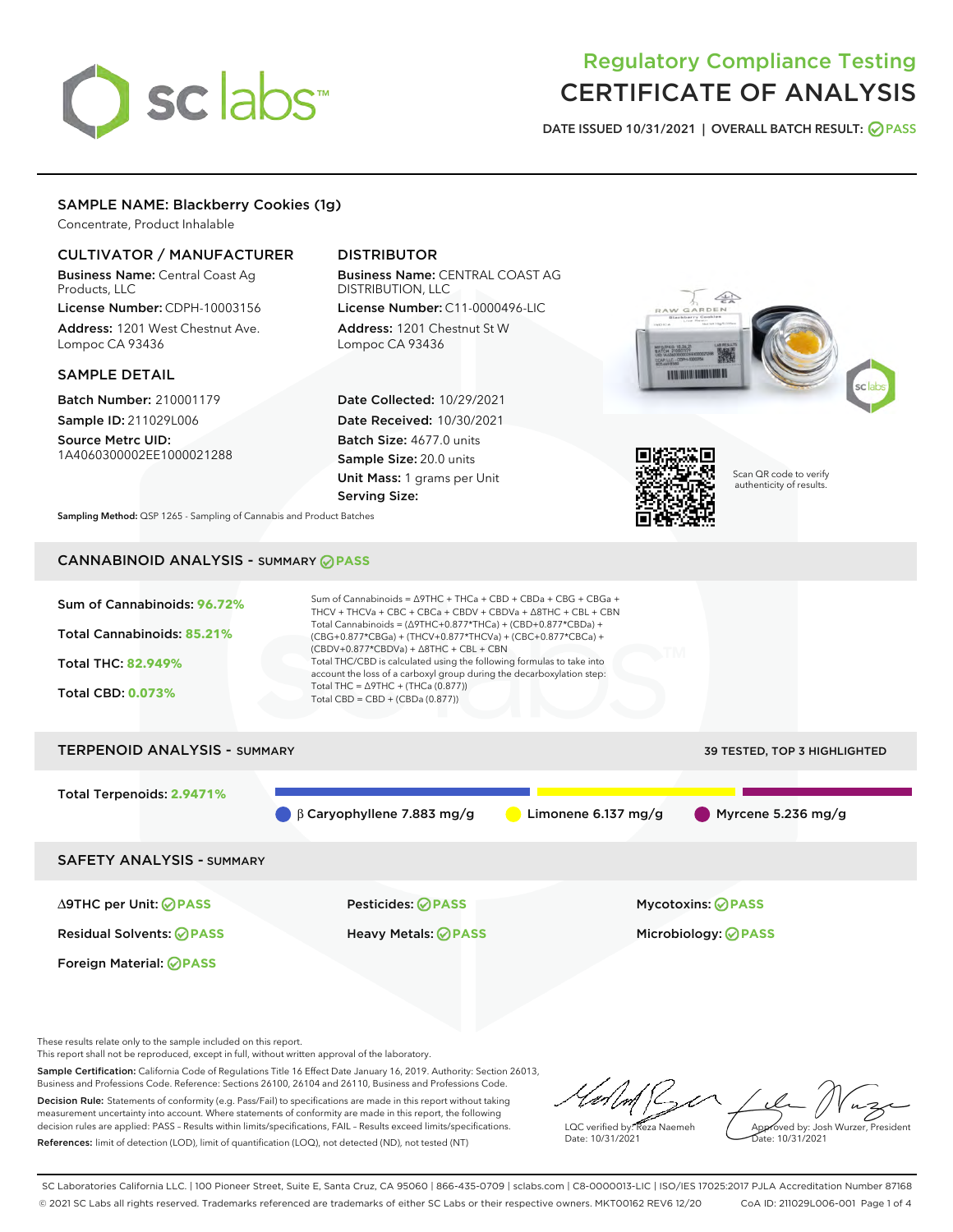



BLACKBERRY COOKIES (1G) | DATE ISSUED 10/31/2021 | OVERALL BATCH RESULT: @ PASS

#### CANNABINOID TEST RESULTS - 10/31/2021 2 PASS

Tested by high-performance liquid chromatography with diode-array detection (HPLC-DAD). **Method:** QSP 1157 - Analysis of Cannabinoids by HPLC-DAD

#### TOTAL CANNABINOIDS: **85.21%**

Total Cannabinoids (Total THC) + (Total CBD) + (Total CBG) + (Total THCV) + (Total CBC) + (Total CBDV) + ∆8THC + CBL + CBN

TOTAL THC: **82.949%** Total THC (∆9THC+0.877\*THCa)

TOTAL CBD: **0.073%**

Total CBD (CBD+0.877\*CBDa)

TOTAL CBG: 1.45% Total CBG (CBG+0.877\*CBGa)

TOTAL THCV: 0.306% Total THCV (THCV+0.877\*THCVa)

TOTAL CBC: 0.43% Total CBC (CBC+0.877\*CBCa)

TOTAL CBDV: ND Total CBDV (CBDV+0.877\*CBDVa)

| <b>COMPOUND</b>  | LOD/LOQ<br>(mg/g)          | <b>MEASUREMENT</b><br><b>UNCERTAINTY</b><br>(mg/g) | <b>RESULT</b><br>(mg/g) | <b>RESULT</b><br>(%) |
|------------------|----------------------------|----------------------------------------------------|-------------------------|----------------------|
| <b>THCa</b>      | 0.05/0.14                  | ±23.407                                            | 910.77                  | 91.077               |
| <b>A9THC</b>     | 0.06 / 0.26                | ±1.057                                             | 30.74                   | 3.074                |
| <b>CBGa</b>      | 0.1/0.2                    | ±0.80                                              | 15.3                    | 1.53                 |
| <b>CBCa</b>      | 0.07 / 0.28                | ±0.240                                             | 4.90                    | 0.490                |
| <b>THCVa</b>     | 0.07/0.20                  | ±0.166                                             | 3.49                    | 0.349                |
| <b>CBG</b>       | 0.06/0.19                  | ±0.044                                             | 1.12                    | 0.112                |
| <b>CBDa</b>      | 0.02/0.19                  | ±0.024                                             | 0.83                    | 0.083                |
| $\triangle$ 8THC | 0.1/0.4                    | N/A                                                | <b>ND</b>               | <b>ND</b>            |
| <b>THCV</b>      | 0.1 / 0.2                  | N/A                                                | <b>ND</b>               | <b>ND</b>            |
| <b>CBD</b>       | 0.07/0.29                  | N/A                                                | <b>ND</b>               | <b>ND</b>            |
| <b>CBDV</b>      | 0.04 / 0.15                | N/A                                                | <b>ND</b>               | <b>ND</b>            |
| <b>CBDVa</b>     | 0.03 / 0.53                | N/A                                                | <b>ND</b>               | <b>ND</b>            |
| <b>CBL</b>       | 0.06 / 0.24                | N/A                                                | <b>ND</b>               | <b>ND</b>            |
| <b>CBN</b>       | 0.1/0.3                    | N/A                                                | <b>ND</b>               | <b>ND</b>            |
| <b>CBC</b>       | 0.2 / 0.5                  | N/A                                                | <b>ND</b>               | <b>ND</b>            |
|                  | <b>SUM OF CANNABINOIDS</b> |                                                    | 967.2 mg/g              | 96.72%               |

#### **UNIT MASS: 1 grams per Unit**

| ∆9THC per Unit                        | 1120 per-package limit | 30.74 mg/unit   | <b>PASS</b> |
|---------------------------------------|------------------------|-----------------|-------------|
| <b>Total THC per Unit</b>             |                        | 829.49 mg/unit  |             |
| <b>CBD</b> per Unit                   |                        | <b>ND</b>       |             |
| <b>Total CBD per Unit</b>             |                        | $0.73$ mg/unit  |             |
| Sum of Cannabinoids<br>per Unit       |                        | 967.2 mg/unit   |             |
| <b>Total Cannabinoids</b><br>per Unit |                        | $852.1$ mg/unit |             |

#### TERPENOID TEST RESULTS - 10/31/2021

Terpene analysis utilizing gas chromatography-flame ionization detection (GC-FID). **Method:** QSP 1192 - Analysis of Terpenoids by GC-FID

| <b>COMPOUND</b>           | LOD/LOQ<br>(mg/g) | <b>MEASUREMENT</b><br><b>UNCERTAINTY</b><br>(mg/g) | <b>RESULT</b><br>(mg/g)                         | <b>RESULT</b><br>$(\%)$ |
|---------------------------|-------------------|----------------------------------------------------|-------------------------------------------------|-------------------------|
| $\beta$ Caryophyllene     | 0.004 / 0.012     | ±0.2806                                            | 7.883                                           | 0.7883                  |
| Limonene                  | 0.005 / 0.016     | ±0.0878                                            | 6.137                                           | 0.6137                  |
| <b>Myrcene</b>            | 0.008 / 0.025     | ±0.0675                                            | 5.236                                           | 0.5236                  |
| $\alpha$ Humulene         | 0.009/0.029       | ±0.0737                                            | 2.297                                           | 0.2297                  |
| Linalool                  | 0.009 / 0.032     | ±0.0425                                            | 1.118                                           | 0.1118                  |
| trans- $\beta$ -Farnesene | 0.008 / 0.025     | ±0.0393                                            | 1.106                                           | 0.1106                  |
| <b>Terpineol</b>          | 0.016 / 0.055     | ±0.0511                                            | 0.833                                           | 0.0833                  |
| $\beta$ Pinene            | 0.004 / 0.014     | ±0.0086                                            | 0.752                                           | 0.0752                  |
| Ocimene                   | 0.011 / 0.038     | ±0.0233                                            | 0.726                                           | 0.0726                  |
| Guaiol                    | 0.009 / 0.030     | ±0.0299                                            | 0.633                                           | 0.0633                  |
| $\alpha$ Pinene           | 0.005 / 0.017     | ±0.0044                                            | 0.510                                           | 0.0510                  |
| $\alpha$ Bisabolol        | 0.008 / 0.026     | ±0.0269                                            | 0.503                                           | 0.0503                  |
| Fenchol                   | 0.010 / 0.034     | ±0.0176                                            | 0.454                                           | 0.0454                  |
| <b>Terpinolene</b>        | 0.008 / 0.026     | ±0.0067                                            | 0.329                                           | 0.0329                  |
| Nerolidol                 | 0.009 / 0.028     | ±0.0180                                            | 0.286                                           | 0.0286                  |
| Caryophyllene<br>Oxide    | 0.010 / 0.033     | ±0.0101                                            | 0.220                                           | 0.0220                  |
| <b>Borneol</b>            | 0.005 / 0.016     | ±0.0055                                            | 0.130                                           | 0.0130                  |
| Camphene                  | 0.005 / 0.015     | ±0.0012                                            | 0.101                                           | 0.0101                  |
| Fenchone                  | 0.009 / 0.028     | ±0.0029                                            | 0.100                                           | 0.0100                  |
| Valencene                 | 0.009 / 0.030     | ±0.0047                                            | 0.068                                           | 0.0068                  |
| Citronellol               | 0.003 / 0.010     | ±0.0009                                            | 0.019                                           | 0.0019                  |
| Nerol                     | 0.003 / 0.011     | ±0.0007                                            | 0.016                                           | 0.0016                  |
| Geraniol                  | 0.002 / 0.007     | ±0.0006                                            | 0.014                                           | 0.0014                  |
| Sabinene                  | 0.004 / 0.014     | N/A                                                | <loq< th=""><th><loq< th=""></loq<></th></loq<> | <loq< th=""></loq<>     |
| $\alpha$ Phellandrene     | 0.006 / 0.020     | N/A                                                | <loq< th=""><th><loq< th=""></loq<></th></loq<> | <loq< th=""></loq<>     |
| 3 Carene                  | 0.005 / 0.018     | N/A                                                | <loq< th=""><th><loq< th=""></loq<></th></loq<> | <loq< th=""></loq<>     |
| $\alpha$ Terpinene        | 0.005 / 0.017     | N/A                                                | <loq< th=""><th><loq< th=""></loq<></th></loq<> | <loq< th=""></loq<>     |
| Eucalyptol                | 0.006 / 0.018     | N/A                                                | <loq< th=""><th><loq< th=""></loq<></th></loq<> | <loq< th=""></loq<>     |
| $\gamma$ Terpinene        | 0.006 / 0.018     | N/A                                                | <loq< th=""><th><loq< th=""></loq<></th></loq<> | <loq< th=""></loq<>     |
| Sabinene Hydrate          | 0.006 / 0.022     | N/A                                                | $<$ LOQ                                         | $<$ LOQ                 |
| <b>Geranyl Acetate</b>    | 0.004 / 0.014     | N/A                                                | <loq< th=""><th><loq< th=""></loq<></th></loq<> | <loq< th=""></loq<>     |
| p-Cymene                  | 0.005 / 0.016     | N/A                                                | ND                                              | ND                      |
| (-)-Isopulegol            | 0.005 / 0.016     | N/A                                                | <b>ND</b>                                       | <b>ND</b>               |
| Camphor                   | 0.006 / 0.019     | N/A                                                | ND                                              | ND                      |
| Isoborneol                | 0.004 / 0.012     | N/A                                                | ND                                              | ND                      |
| Menthol                   | 0.008 / 0.025     | N/A                                                | <b>ND</b>                                       | <b>ND</b>               |
| R-(+)-Pulegone            | 0.003 / 0.011     | N/A                                                | ND                                              | ND                      |
| $\alpha$ Cedrene          | 0.005 / 0.016     | N/A                                                | ND                                              | <b>ND</b>               |
| Cedrol                    | 0.008 / 0.027     | N/A                                                | <b>ND</b>                                       | <b>ND</b>               |
| <b>TOTAL TERPENOIDS</b>   |                   |                                                    | 29.471 mg/g                                     | 2.9471%                 |

SC Laboratories California LLC. | 100 Pioneer Street, Suite E, Santa Cruz, CA 95060 | 866-435-0709 | sclabs.com | C8-0000013-LIC | ISO/IES 17025:2017 PJLA Accreditation Number 87168 © 2021 SC Labs all rights reserved. Trademarks referenced are trademarks of either SC Labs or their respective owners. MKT00162 REV6 12/20 CoA ID: 211029L006-001 Page 2 of 4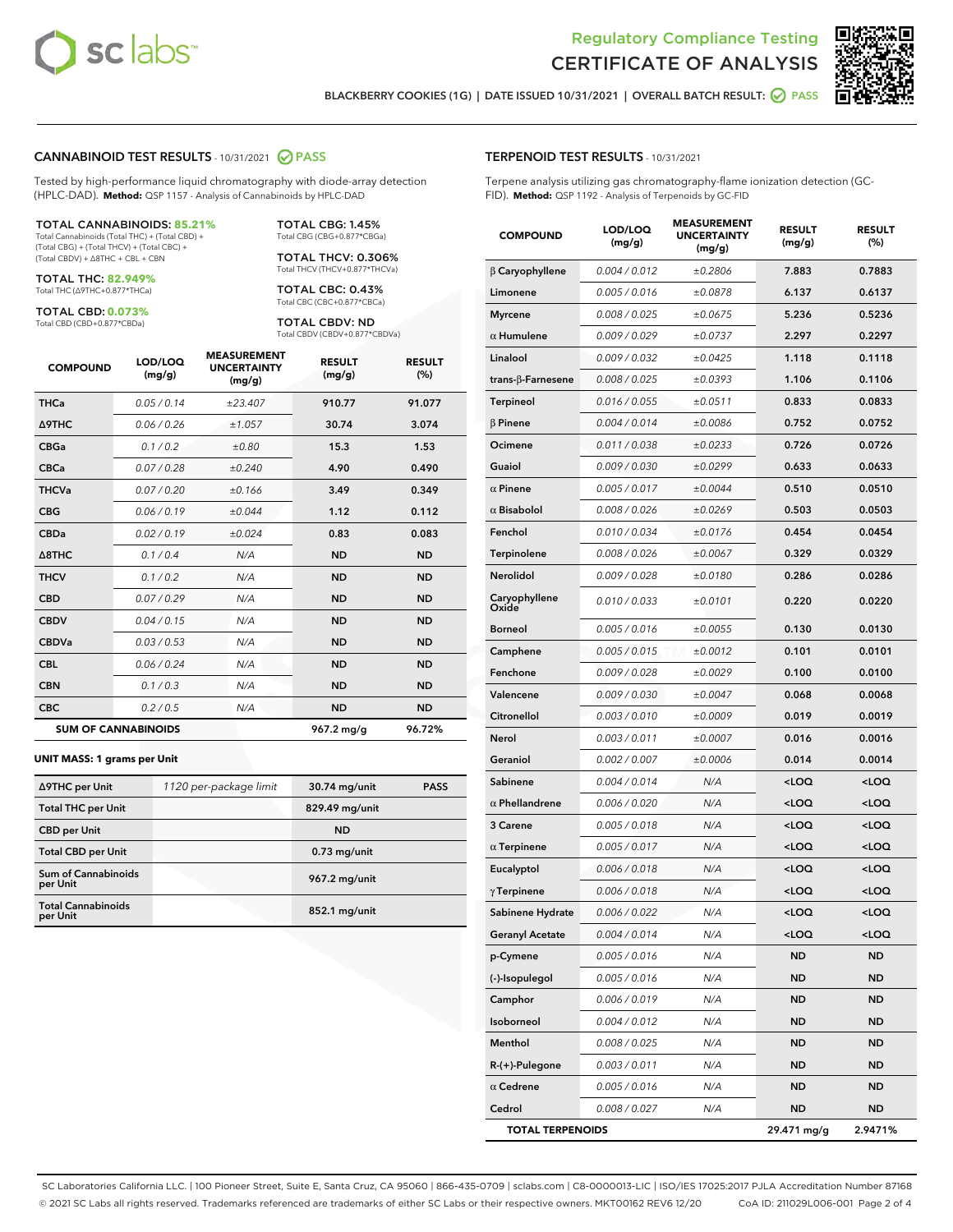



BLACKBERRY COOKIES (1G) | DATE ISSUED 10/31/2021 | OVERALL BATCH RESULT: ☑ PASS

# CATEGORY 1 PESTICIDE TEST RESULTS - 10/31/2021 2 PASS

Pesticide and plant growth regulator analysis utilizing high-performance liquid chromatography-mass spectrometry (HPLC-MS) or gas chromatography-mass spectrometry (GC-MS). \*GC-MS utilized where indicated. **Method:** QSP 1212 - Analysis of Pesticides and Mycotoxins by LC-MS or QSP 1213 - Analysis of Pesticides by GC-MS

| Aldicarb<br>0.03 / 0.08<br>$\ge$ LOD<br>N/A<br><b>ND</b><br><b>PASS</b><br>Carbofuran<br>0.02 / 0.05<br><b>ND</b><br><b>PASS</b><br>$\ge$ LOD<br>N/A<br>Chlordane*<br>0.03 / 0.08<br>$\ge$ LOD<br>N/A<br><b>ND</b><br><b>PASS</b><br>Chlorfenapyr*<br>0.03/0.10<br>N/A<br><b>ND</b><br><b>PASS</b><br>$\ge$ LOD<br>N/A<br><b>ND</b><br><b>PASS</b><br>Chlorpyrifos<br>0.02 / 0.06<br>$\ge$ LOD<br>0.02 / 0.07<br>Coumaphos<br>$>$ LOD<br>N/A<br><b>ND</b><br><b>PASS</b><br>Daminozide<br>0.02/0.07<br>N/A<br><b>ND</b><br>$>$ LOD<br><b>PASS</b><br><b>DDVP</b><br>0.03/0.09<br>$\ge$ LOD<br>N/A<br><b>ND</b><br><b>PASS</b><br>(Dichlorvos)<br>Dimethoate<br>0.03/0.08<br>$\ge$ LOD<br>N/A<br><b>ND</b><br><b>PASS</b><br>0.03/0.10<br><b>ND</b><br><b>PASS</b><br>$\ge$ LOD<br>N/A<br>Ethoprop(hos)<br>0.02 / 0.06<br>$\ge$ LOD<br>N/A<br><b>ND</b><br><b>PASS</b><br>Etofenprox<br>0.03/0.08<br>$\ge$ LOD<br>N/A<br><b>ND</b><br><b>PASS</b><br>Fenoxycarb<br>0.03/0.08<br>Fipronil<br>$\ge$ LOD<br>N/A<br><b>ND</b><br><b>PASS</b><br>Imazalil<br>0.02 / 0.06<br>$\ge$ LOD<br>N/A<br><b>ND</b><br><b>PASS</b><br>Methiocarb<br>0.02 / 0.07<br>N/A<br><b>ND</b><br>$>$ LOD<br><b>PASS</b><br>Methyl<br>N/A<br><b>ND</b><br>0.03/0.10<br>$\ge$ LOD<br><b>PASS</b><br>parathion<br>0.03/0.09<br>N/A<br><b>ND</b><br><b>PASS</b><br><b>Mevinphos</b><br>$\ge$ LOD<br>Paclobutrazol<br>0.02 / 0.05<br><b>ND</b><br><b>PASS</b><br>$\ge$ LOD<br>N/A<br>0.03/0.09<br>$\ge$ LOD<br>N/A<br><b>ND</b><br><b>PASS</b><br>Propoxur<br>0.03/0.08<br>$\ge$ LOD<br>N/A<br><b>ND</b><br><b>PASS</b><br>Spiroxamine<br>0.03/0.10<br>Thiacloprid<br>$\ge$ LOD<br>N/A<br><b>ND</b><br><b>PASS</b> | <b>COMPOUND</b> | LOD/LOQ<br>$(\mu g/g)$ | <b>ACTION</b><br><b>LIMIT</b><br>$(\mu g/g)$ | <b>MEASUREMENT</b><br><b>UNCERTAINTY</b><br>$(\mu g/g)$ | <b>RESULT</b><br>$(\mu g/g)$ | <b>RESULT</b> |
|-------------------------------------------------------------------------------------------------------------------------------------------------------------------------------------------------------------------------------------------------------------------------------------------------------------------------------------------------------------------------------------------------------------------------------------------------------------------------------------------------------------------------------------------------------------------------------------------------------------------------------------------------------------------------------------------------------------------------------------------------------------------------------------------------------------------------------------------------------------------------------------------------------------------------------------------------------------------------------------------------------------------------------------------------------------------------------------------------------------------------------------------------------------------------------------------------------------------------------------------------------------------------------------------------------------------------------------------------------------------------------------------------------------------------------------------------------------------------------------------------------------------------------------------------------------------------------------------------------------------------------------------------------------------------------------|-----------------|------------------------|----------------------------------------------|---------------------------------------------------------|------------------------------|---------------|
|                                                                                                                                                                                                                                                                                                                                                                                                                                                                                                                                                                                                                                                                                                                                                                                                                                                                                                                                                                                                                                                                                                                                                                                                                                                                                                                                                                                                                                                                                                                                                                                                                                                                                     |                 |                        |                                              |                                                         |                              |               |
|                                                                                                                                                                                                                                                                                                                                                                                                                                                                                                                                                                                                                                                                                                                                                                                                                                                                                                                                                                                                                                                                                                                                                                                                                                                                                                                                                                                                                                                                                                                                                                                                                                                                                     |                 |                        |                                              |                                                         |                              |               |
|                                                                                                                                                                                                                                                                                                                                                                                                                                                                                                                                                                                                                                                                                                                                                                                                                                                                                                                                                                                                                                                                                                                                                                                                                                                                                                                                                                                                                                                                                                                                                                                                                                                                                     |                 |                        |                                              |                                                         |                              |               |
|                                                                                                                                                                                                                                                                                                                                                                                                                                                                                                                                                                                                                                                                                                                                                                                                                                                                                                                                                                                                                                                                                                                                                                                                                                                                                                                                                                                                                                                                                                                                                                                                                                                                                     |                 |                        |                                              |                                                         |                              |               |
|                                                                                                                                                                                                                                                                                                                                                                                                                                                                                                                                                                                                                                                                                                                                                                                                                                                                                                                                                                                                                                                                                                                                                                                                                                                                                                                                                                                                                                                                                                                                                                                                                                                                                     |                 |                        |                                              |                                                         |                              |               |
|                                                                                                                                                                                                                                                                                                                                                                                                                                                                                                                                                                                                                                                                                                                                                                                                                                                                                                                                                                                                                                                                                                                                                                                                                                                                                                                                                                                                                                                                                                                                                                                                                                                                                     |                 |                        |                                              |                                                         |                              |               |
|                                                                                                                                                                                                                                                                                                                                                                                                                                                                                                                                                                                                                                                                                                                                                                                                                                                                                                                                                                                                                                                                                                                                                                                                                                                                                                                                                                                                                                                                                                                                                                                                                                                                                     |                 |                        |                                              |                                                         |                              |               |
|                                                                                                                                                                                                                                                                                                                                                                                                                                                                                                                                                                                                                                                                                                                                                                                                                                                                                                                                                                                                                                                                                                                                                                                                                                                                                                                                                                                                                                                                                                                                                                                                                                                                                     |                 |                        |                                              |                                                         |                              |               |
|                                                                                                                                                                                                                                                                                                                                                                                                                                                                                                                                                                                                                                                                                                                                                                                                                                                                                                                                                                                                                                                                                                                                                                                                                                                                                                                                                                                                                                                                                                                                                                                                                                                                                     |                 |                        |                                              |                                                         |                              |               |
|                                                                                                                                                                                                                                                                                                                                                                                                                                                                                                                                                                                                                                                                                                                                                                                                                                                                                                                                                                                                                                                                                                                                                                                                                                                                                                                                                                                                                                                                                                                                                                                                                                                                                     |                 |                        |                                              |                                                         |                              |               |
|                                                                                                                                                                                                                                                                                                                                                                                                                                                                                                                                                                                                                                                                                                                                                                                                                                                                                                                                                                                                                                                                                                                                                                                                                                                                                                                                                                                                                                                                                                                                                                                                                                                                                     |                 |                        |                                              |                                                         |                              |               |
|                                                                                                                                                                                                                                                                                                                                                                                                                                                                                                                                                                                                                                                                                                                                                                                                                                                                                                                                                                                                                                                                                                                                                                                                                                                                                                                                                                                                                                                                                                                                                                                                                                                                                     |                 |                        |                                              |                                                         |                              |               |
|                                                                                                                                                                                                                                                                                                                                                                                                                                                                                                                                                                                                                                                                                                                                                                                                                                                                                                                                                                                                                                                                                                                                                                                                                                                                                                                                                                                                                                                                                                                                                                                                                                                                                     |                 |                        |                                              |                                                         |                              |               |
|                                                                                                                                                                                                                                                                                                                                                                                                                                                                                                                                                                                                                                                                                                                                                                                                                                                                                                                                                                                                                                                                                                                                                                                                                                                                                                                                                                                                                                                                                                                                                                                                                                                                                     |                 |                        |                                              |                                                         |                              |               |
|                                                                                                                                                                                                                                                                                                                                                                                                                                                                                                                                                                                                                                                                                                                                                                                                                                                                                                                                                                                                                                                                                                                                                                                                                                                                                                                                                                                                                                                                                                                                                                                                                                                                                     |                 |                        |                                              |                                                         |                              |               |
|                                                                                                                                                                                                                                                                                                                                                                                                                                                                                                                                                                                                                                                                                                                                                                                                                                                                                                                                                                                                                                                                                                                                                                                                                                                                                                                                                                                                                                                                                                                                                                                                                                                                                     |                 |                        |                                              |                                                         |                              |               |
|                                                                                                                                                                                                                                                                                                                                                                                                                                                                                                                                                                                                                                                                                                                                                                                                                                                                                                                                                                                                                                                                                                                                                                                                                                                                                                                                                                                                                                                                                                                                                                                                                                                                                     |                 |                        |                                              |                                                         |                              |               |
|                                                                                                                                                                                                                                                                                                                                                                                                                                                                                                                                                                                                                                                                                                                                                                                                                                                                                                                                                                                                                                                                                                                                                                                                                                                                                                                                                                                                                                                                                                                                                                                                                                                                                     |                 |                        |                                              |                                                         |                              |               |
|                                                                                                                                                                                                                                                                                                                                                                                                                                                                                                                                                                                                                                                                                                                                                                                                                                                                                                                                                                                                                                                                                                                                                                                                                                                                                                                                                                                                                                                                                                                                                                                                                                                                                     |                 |                        |                                              |                                                         |                              |               |
|                                                                                                                                                                                                                                                                                                                                                                                                                                                                                                                                                                                                                                                                                                                                                                                                                                                                                                                                                                                                                                                                                                                                                                                                                                                                                                                                                                                                                                                                                                                                                                                                                                                                                     |                 |                        |                                              |                                                         |                              |               |
|                                                                                                                                                                                                                                                                                                                                                                                                                                                                                                                                                                                                                                                                                                                                                                                                                                                                                                                                                                                                                                                                                                                                                                                                                                                                                                                                                                                                                                                                                                                                                                                                                                                                                     |                 |                        |                                              |                                                         |                              |               |

# CATEGORY 2 PESTICIDE TEST RESULTS - 10/31/2021 @ PASS

| <b>COMPOUND</b>          | LOD/LOO<br>$(\mu g/g)$ | <b>ACTION</b><br>LIMIT<br>$(\mu g/g)$ | <b>MEASUREMENT</b><br><b>UNCERTAINTY</b><br>$(\mu g/g)$ | <b>RESULT</b><br>$(\mu g/g)$ | <b>RESULT</b> |  |
|--------------------------|------------------------|---------------------------------------|---------------------------------------------------------|------------------------------|---------------|--|
| Abamectin                | 0.03/0.10              | 0.1                                   | N/A                                                     | <b>ND</b>                    | <b>PASS</b>   |  |
| Acephate                 | 0.02/0.07              | 0.1                                   | N/A                                                     | <b>ND</b>                    | <b>PASS</b>   |  |
| Acequinocyl              | 0.02/0.07              | 0.1                                   | N/A                                                     | <b>ND</b>                    | <b>PASS</b>   |  |
| Acetamiprid              | 0.02/0.05              | 0.1                                   | N/A                                                     | <b>ND</b>                    | <b>PASS</b>   |  |
| Azoxystrobin             | 0.02/0.07              | 0.1                                   | N/A                                                     | <b>ND</b>                    | <b>PASS</b>   |  |
| <b>Bifenazate</b>        | 0.01/0.04              | 0.1                                   | N/A                                                     | <b>ND</b>                    | <b>PASS</b>   |  |
| <b>Bifenthrin</b>        | 0.02/0.05              | 3                                     | N/A                                                     | <b>ND</b>                    | <b>PASS</b>   |  |
| <b>Boscalid</b>          | 0.03/0.09              | 0.1                                   | N/A                                                     | <b>ND</b>                    | <b>PASS</b>   |  |
| Captan                   | 0.19/0.57              | 0.7                                   | N/A                                                     | <b>ND</b>                    | <b>PASS</b>   |  |
| Carbaryl                 | 0.02/0.06              | 0.5                                   | N/A                                                     | <b>ND</b>                    | <b>PASS</b>   |  |
| Chlorantranilip-<br>role | 0.04/0.12              | 10                                    | N/A                                                     | <b>ND</b>                    | <b>PASS</b>   |  |
| Clofentezine             | 0.03/0.09              | 0.1                                   | N/A                                                     | <b>ND</b>                    | <b>PASS</b>   |  |

| <b>CATEGORY 2 PESTICIDE TEST RESULTS</b> - 10/31/2021 continued |
|-----------------------------------------------------------------|
|-----------------------------------------------------------------|

| <b>COMPOUND</b>               | LOD/LOQ<br>(µg/g) | <b>ACTION</b><br><b>LIMIT</b><br>$(\mu g/g)$ | <b>MEASUREMENT</b><br><b>UNCERTAINTY</b><br>(µg/g) | <b>RESULT</b><br>(µg/g) | <b>RESULT</b> |
|-------------------------------|-------------------|----------------------------------------------|----------------------------------------------------|-------------------------|---------------|
| Cyfluthrin                    | 0.12 / 0.38       | $\overline{2}$                               | N/A                                                | <b>ND</b>               | <b>PASS</b>   |
| Cypermethrin                  | 0.11 / 0.32       | $\mathbf{1}$                                 | N/A                                                | <b>ND</b>               | <b>PASS</b>   |
| Diazinon                      | 0.02 / 0.05       | 0.1                                          | N/A                                                | <b>ND</b>               | <b>PASS</b>   |
| Dimethomorph                  | 0.03 / 0.09       | 2                                            | N/A                                                | ND                      | <b>PASS</b>   |
| Etoxazole                     | 0.02 / 0.06       | 0.1                                          | N/A                                                | <b>ND</b>               | <b>PASS</b>   |
| Fenhexamid                    | 0.03 / 0.09       | 0.1                                          | N/A                                                | <b>ND</b>               | <b>PASS</b>   |
| Fenpyroximate                 | 0.02 / 0.06       | 0.1                                          | N/A                                                | <b>ND</b>               | <b>PASS</b>   |
| Flonicamid                    | 0.03 / 0.10       | 0.1                                          | N/A                                                | <b>ND</b>               | <b>PASS</b>   |
| Fludioxonil                   | 0.03 / 0.10       | 0.1                                          | N/A                                                | <b>ND</b>               | <b>PASS</b>   |
| Hexythiazox                   | 0.02 / 0.07       | 0.1                                          | N/A                                                | <b>ND</b>               | <b>PASS</b>   |
| Imidacloprid                  | 0.04 / 0.11       | 5                                            | N/A                                                | <b>ND</b>               | <b>PASS</b>   |
| Kresoxim-methyl               | 0.02 / 0.07       | 0.1                                          | N/A                                                | <b>ND</b>               | <b>PASS</b>   |
| <b>Malathion</b>              | 0.03 / 0.09       | 0.5                                          | N/A                                                | <b>ND</b>               | <b>PASS</b>   |
| Metalaxyl                     | 0.02 / 0.07       | $\overline{2}$                               | N/A                                                | <b>ND</b>               | <b>PASS</b>   |
| Methomyl                      | 0.03 / 0.10       | $\mathcal{I}$                                | N/A                                                | <b>ND</b>               | <b>PASS</b>   |
| Myclobutanil                  | 0.03 / 0.09       | 0.1                                          | N/A                                                | <b>ND</b>               | <b>PASS</b>   |
| <b>Naled</b>                  | 0.02 / 0.07       | 0.1                                          | N/A                                                | <b>ND</b>               | <b>PASS</b>   |
| Oxamyl                        | 0.04 / 0.11       | 0.5                                          | N/A                                                | <b>ND</b>               | <b>PASS</b>   |
| Pentachloronitro-<br>benzene* | 0.03 / 0.09       | 0.1                                          | N/A                                                | <b>ND</b>               | <b>PASS</b>   |
| Permethrin                    | 0.04 / 0.12       | 0.5                                          | N/A                                                | <b>ND</b>               | <b>PASS</b>   |
| Phosmet                       | 0.03/0.10         | 0.1                                          | N/A                                                | <b>ND</b>               | <b>PASS</b>   |
| Piperonylbu-<br>toxide        | 0.02 / 0.07       | 3                                            | N/A                                                | <b>ND</b>               | <b>PASS</b>   |
| Prallethrin                   | 0.03 / 0.08       | 0.1                                          | N/A                                                | <b>ND</b>               | <b>PASS</b>   |
| Propiconazole                 | 0.02 / 0.07       | 0.1                                          | N/A                                                | <b>ND</b>               | <b>PASS</b>   |
| Pyrethrins                    | 0.04 / 0.12       | 0.5                                          | N/A                                                | <b>ND</b>               | <b>PASS</b>   |
| Pyridaben                     | 0.02 / 0.07       | 0.1                                          | N/A                                                | <b>ND</b>               | <b>PASS</b>   |
| Spinetoram                    | 0.02 / 0.07       | 0.1                                          | N/A                                                | <b>ND</b>               | <b>PASS</b>   |
| Spinosad                      | 0.02 / 0.07       | 0.1                                          | N/A                                                | <b>ND</b>               | <b>PASS</b>   |
| Spiromesifen                  | 0.02 / 0.05       | 0.1                                          | N/A                                                | <b>ND</b>               | <b>PASS</b>   |
| Spirotetramat                 | 0.02 / 0.06       | 0.1                                          | N/A                                                | ND                      | <b>PASS</b>   |
| Tebuconazole                  | 0.02 / 0.07       | 0.1                                          | N/A                                                | <b>ND</b>               | <b>PASS</b>   |
| Thiamethoxam                  | 0.03 / 0.10       | 5                                            | N/A                                                | <b>ND</b>               | <b>PASS</b>   |
| Trifloxystrobin               | 0.03 / 0.08       | 0.1                                          | N/A                                                | <b>ND</b>               | <b>PASS</b>   |

SC Laboratories California LLC. | 100 Pioneer Street, Suite E, Santa Cruz, CA 95060 | 866-435-0709 | sclabs.com | C8-0000013-LIC | ISO/IES 17025:2017 PJLA Accreditation Number 87168 © 2021 SC Labs all rights reserved. Trademarks referenced are trademarks of either SC Labs or their respective owners. MKT00162 REV6 12/20 CoA ID: 211029L006-001 Page 3 of 4